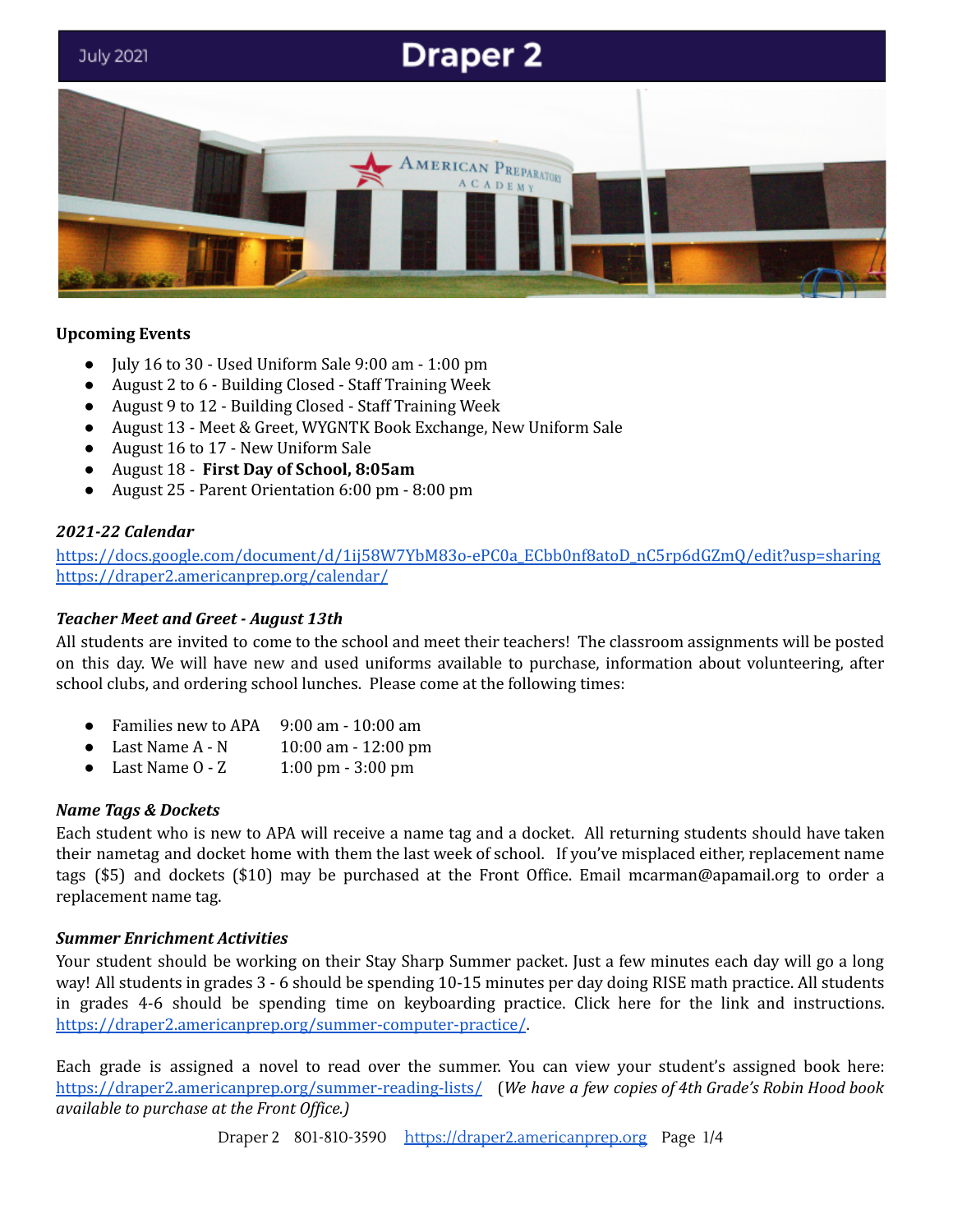## *What Your Grader Needs To Know - Book Exchange - August 13th*

Many of our students received a copy of the What Your Grader Needs to Know book last year. We provide a copy of this book for each student to use at school, but *we encourage ALL our families to obtain a copy of this book for each student to have at home*. Parents and siblings can join in "the great conversation" by learning along with their students and having discussions together.

We are encouraging our parents to exchange books from last year - we will do our best to help facilitate this exchange at the Meet and Greet on August 13, but cannot guarantee there will be enough books for everyone.

## *School Lunch*

Meals will be *free to all students* during the 2021-22 school year. However, we still ask all families to complete the Free/Reduced Lunch Application. There have been additional financial benefits issued to students who qualify for free lunch. To qualify for these, we need an updated application (submitted after 7/1/2021). Application details - <https://www.americanprep.org/school-lunch-program/eligibility/> Ordering details - <https://www.americanprep.org/school-lunch-program/order-lunch-online/>

#### *Bus Registration*

Anyone interested in using our bus program can register here: <https://www.americanprep.org/bus-program/> Current riders will be given priority registration.

## *Drop Off and Pick Up*

Watch for an email coming soon with details about your pick up assignment.

## *Food Service Job Opportunities*

The school lunch program is hiring kitchen staff and campus staff - if you know anyone who is interested in working during school hours, direct them to this link! <https://www.americanprep.org/school-lunch-program/food-service-job-openings/>

## **Uniform Purchasing Options**

Uniform Guide: <https://draper2.americanprep.org/uniforms/> Reminder: uniform items DO NOT have to be branded or have the APA logo.

## *Used Uniform Sales - July 16th to 30th*

We are offering gently used uniform items in the Draper 2 lobby and choir room. All funds raised by selling uniforms go towards staff appreciation. **We are also accepting donations of gently used uniforms**. Donations can be made in the lobby or left by the front door.

Used Uniform Costs

- Short Sleeve Shirts \$3
- Long Sleeve Shirts / Vests \$4
- Sweaters / Pants / Skirts / Jumpers \$5
- Socks / Ties / Bows / Undershorts / Leggings / Tights \$2

## *New Uniform Sales - at Draper 2 - August 13, 16, 17*

We will have new French Toast brand uniform items available at great prices at the following campuses:

| July 21st, $3 PM - 5 PM$           | West Valley 1 Campus - 1255 Crystal Ave. West Valley, UT            |
|------------------------------------|---------------------------------------------------------------------|
| July 26th – 29th, 9 AM – 12PM      | Early Learning Center - 12894 South Pony Express Rd #700 Draper, UT |
| August $2nd - 5th$ , $9AM - 12PM$  | Early Learning Center - 12894 South Pony Express Rd #700 Draper, UT |
| August 9th $-12$ th, 9 AM $-12$ PM | Early Learning Center - 12894 South Pony Express Rd #700 Draper, UT |
|                                    |                                                                     |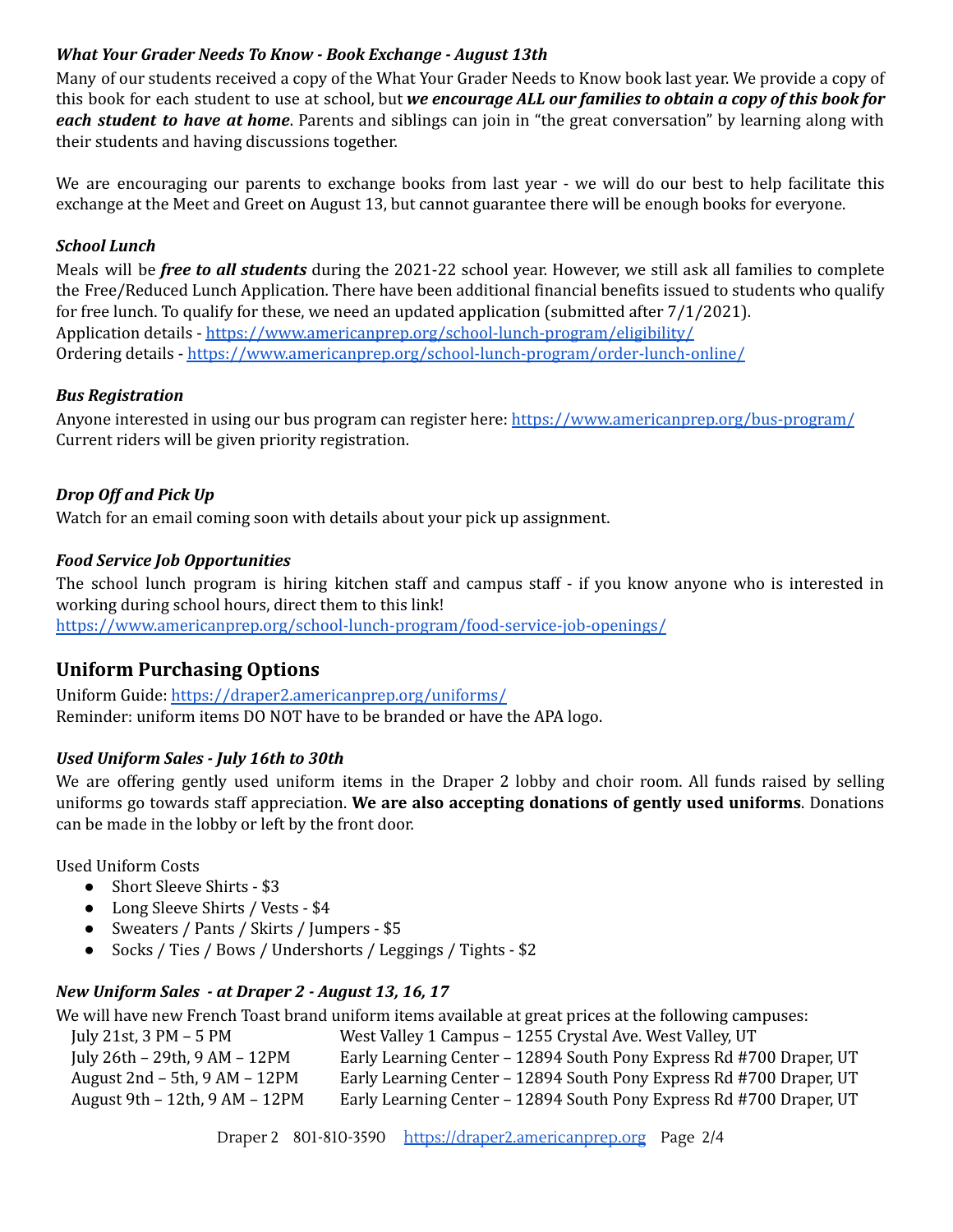August 12th, 8:30 AM – 3:00 PM West Valley 2 – 3636 West 3100 South West Valley, UT August 13th, 8:30 AM – 3:00 PM West Valley 2 – 3636 West 3100 South West Valley, UT **August 13th, 9 AM – 3 PM Draper 2 – 11938 Lone Peak Pkwy Draper, UT August 16th – 17th, 9AM - 12 PM Draper 2 – 11938 Lone Peak Pkwy Draper, UT**

New uniforms and Spirit Wear items are also always available at our online store:

● <https://www.americanprep.org/product-category/spirit-wear/>

#### *Other Purchasing Options*

Some of our staff have seen French Toast pants & polos available at Costco. Their inventory turns over quickly!